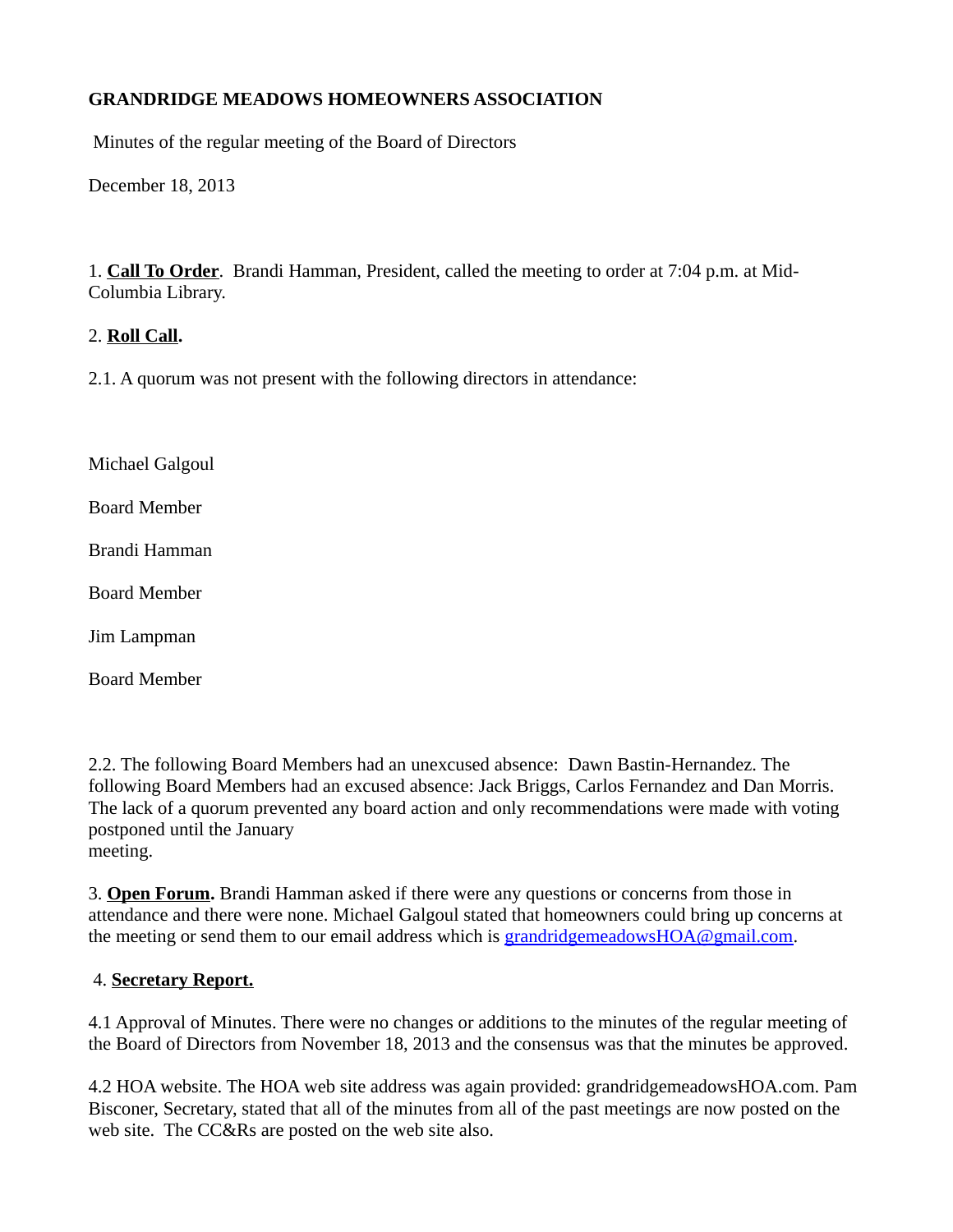4.3 Neighborhood watch update. Pam discussed the Neighborhood Watch Program. It was agreed that the information on this should also be posted on the website to determine the level of interest.

### 5. **Financial Report.**

5.1 Update on Homeowners' Dues Payments & Outstanding Dues. Michael Galgoul reported that we have received \$20,800 in current and past dues and that 53 homeowners out of 142 have not paid and that 17 accounts have past due balances and two properties are in foreclosure.

5.2 Budget Approval for 2014 and Financial Report. Michael stated that we expect to approve the 2014 budget at the January 2014 meeting and that we expect to collect \$21,000 in dues in 2014. Michael reported that we had \$23,687.44 in checking at the end of November. Expenses in November included: Desert Green \$869.56, Board insurance \$817.00, \$67.90 for our website, irrigation expense of \$185.75, taxes of \$797.07 and \$1,302.69 for 2010 and 2011, and Benton County Treasurer for \$39.16 and \$33.37 which are property taxes for the common areas the HOA owns, for a total of \$4,112.50 in expenses.

5.3 Signatory Motion for Check Signing. Michael stated that this has been completed and Brandi Hamman and Dan Morris have been added and that the next step is bonding. Brandi stated that she is already bonded and that that may be all we need. She will follow up. The fee is \$326 per year per individual.

# 6. **Architectural Control Committee Report.**

6.1 Christmas lighting display. Jim Lampman said that the Architectural Control Committee thought it would be a good idea to have an award for the best Christmas lighting display in Grandridge Meadows. The Board agreed that it should be posted on the website and that the winner be given a sign to post in their yard.

6.2 Entrance way lights. Jim Lampman reported that the entrance way lights have been repaired but that they have been shorting out so he has been monitoring them to make sure they stay lit. One homeowner brought up a concern that the light is shining in his eyes when he departs from the subdivision. Jim stated he would investigate to see if there is a way to prevent this.

6.3 Easement Encroachment. Jim Lampman stated that there was a home in our subdivision that had a row of arborvitae that was encroaching on Benton PUD's aerial right of way but that the homeowner has trimmed them so this is no longer an issue.

6.4 Enforcement Letter. Jim Lampman mentioned homeowners are liable for snow removal on walkways on their property. He said he checked into snow removal for our streets but that isn't feasible so he checked into de-icing. He said the cost for de-icing is \$150 per treatment. Concerns were expressed that the de-icing material may be toxic to our landscaping and Jim stated that our landscaping vendor would not apply anything that would kill our plants because they would have to replace them. A question was asked if the de-icing material was pet friendly. Jim said he will follow up on that.

# 7. **Old Business.**